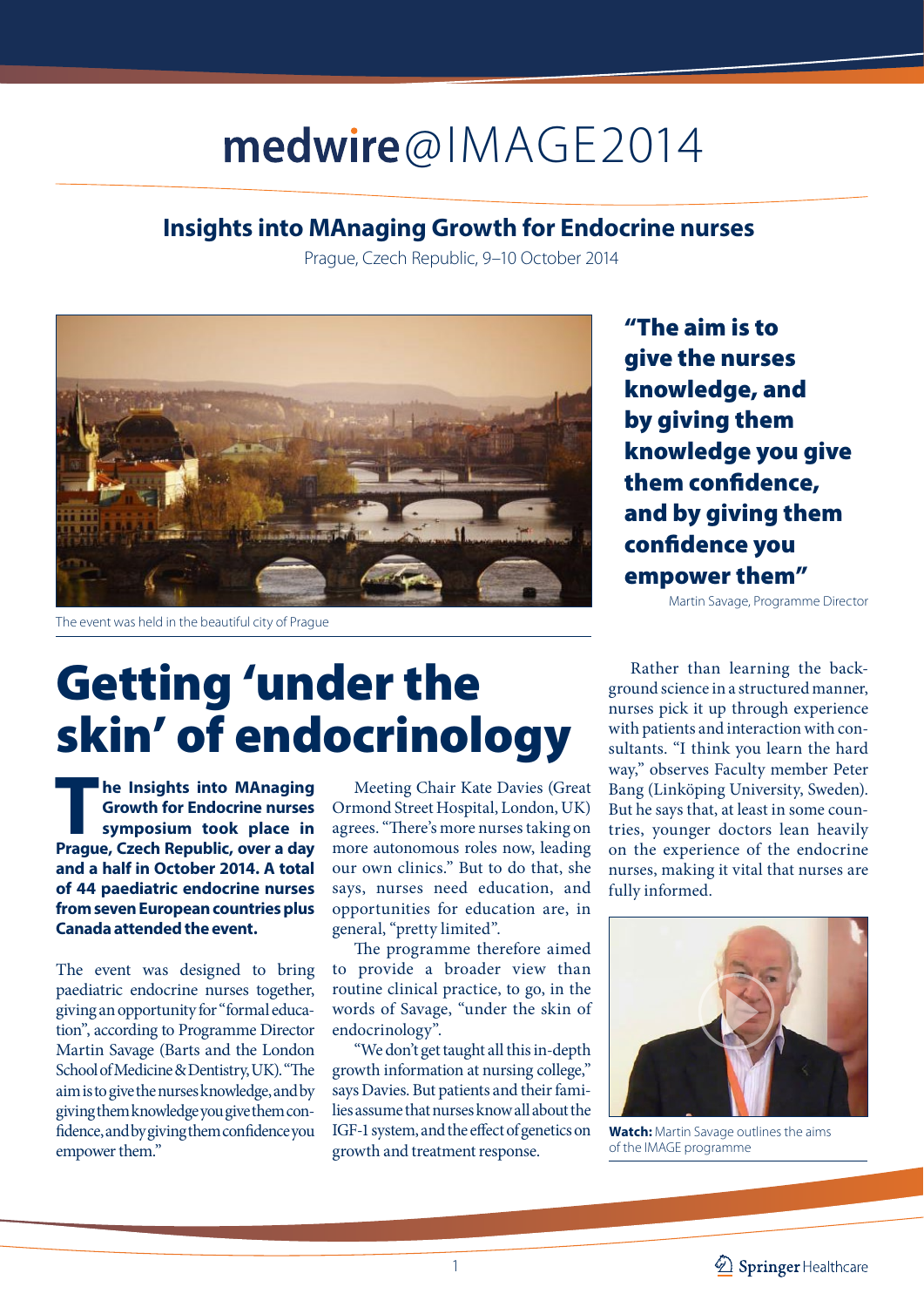### **Meet the committee**



#### **Kate Davies**

Meeting Chair Kate Davies has spent 15 years working as a Clinical Nurse Specialist in Paediatric Endocrinology at Great Ormond Street Hospital, London, and

has a thorough knowledge of all the growth hormone preparations on the UK market and their indications.



#### **Martin Savage**

Meeting co-Chair and Programme Director Martin Savage is Emeritus Professor of Paediatric Endocrinology at Barts and the London School of Medicine and Dentistry and

consults at The London Clinic Centre for Endocrinology. He has 30 years' clinical experience in paediatric endocrinology and treatment with growth hormone and recombinant human IGF-1. He has written many publications on growth disorders and on growth hormone resistance states. He was a member of the Organising Committee for the 2008 Consensus Meeting on the management of idiopathic short stature.

#### **Pierre Chatelain**

Meeting co-Chair Pierre Chatelain is Professor of Paediatrics at Université Claude Bernard, Lyon, France. He is Chairman of the Collége de Pédiatrie and coordinator of



the French National Reference Centre of Rare Diseases of Sex Differentiation and Development. He has authored or co-authored more than 170 publications in the field of paediatric endocrinology, diabetology and paediatrics, and has been involved with the endocrine nurses symposia from their inception.

### **The programme covered**

- **• Determinants of normal and abnormal growth**
- **• Rationale and indications for growth hormone treatment**
- **• Response to hormone therapy in specific patient groups**
- **• Managing idiopathic short stature**
- **• Treatment responses in children with growth hormone deficiency**
- **• Psychological issues associated with short stature**
- **• Tackling adherence issues**

**As well as filling in nurses' background scientific knowledge, the programme was also designed to encourage dialogue, with case presentations and panel discussions, and to tackle controversial issues.**



#### **44 nurses from 8 countries attended IMAGE 2014**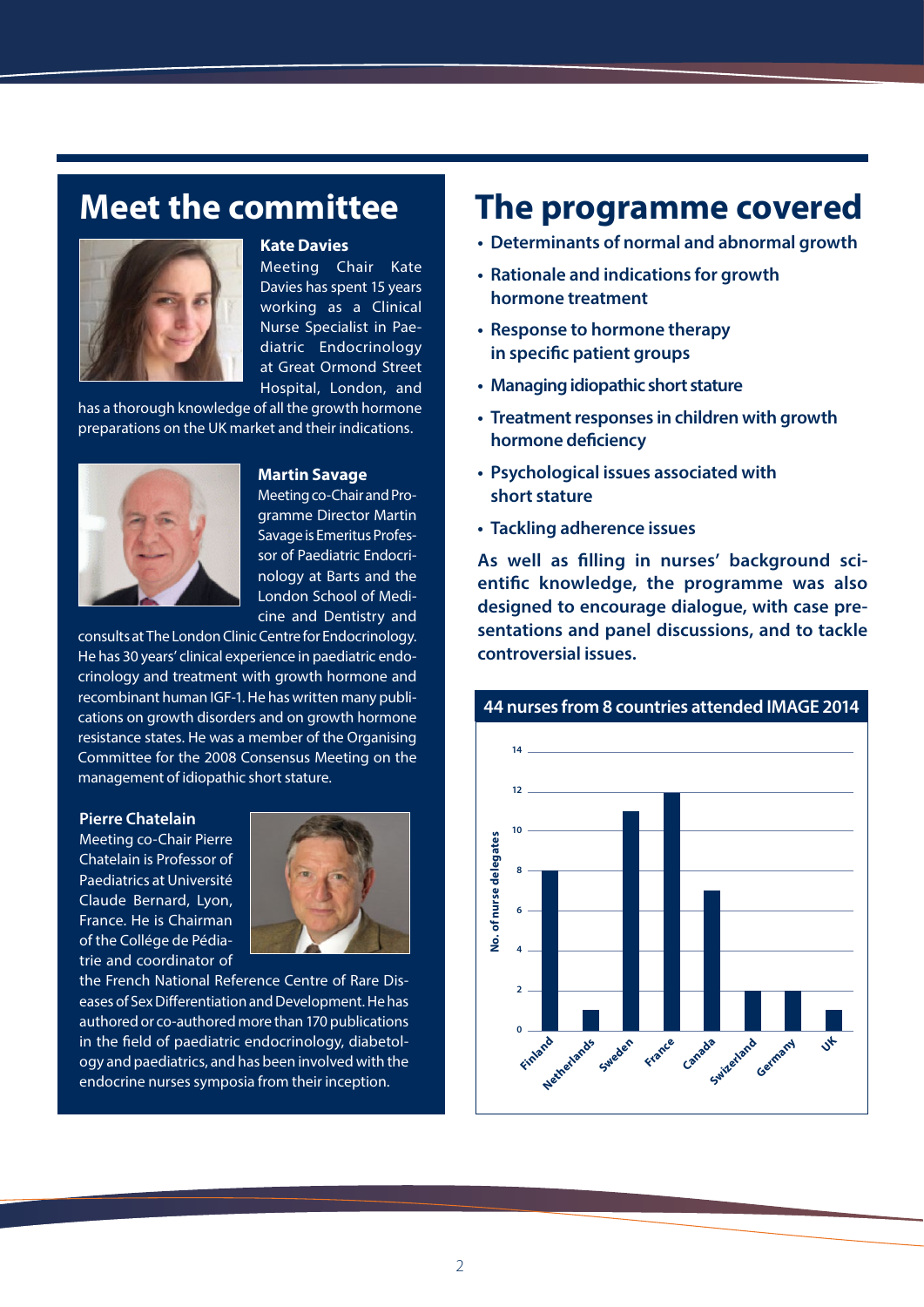# The nitty gritty

"Normally when you are at a medical congress, the level is higher, so it's sometimes difficult to understand for nurses."

Nurse delegate at IMAGE 2014

**Three talks in the first day, given by endo-**<br>crinologists, got down to the basic science<br>behind the growth disorders nurses **crinologists, got down to the basic science behind the growth disorders nurses encounter every day. A few of the most experienced nurses were familiar with the underlying biology, but most were not, and found it extremely useful knowledge.**

#### **Inside the IGF system**

Peter Bang opened with an overview of the growth hormone–insulin-like growth factor (IGF) axis, discussing how the system regulates growth throughout childhood, the contribution of insulin, nutrition and pubertal stage, and techniques and pitfalls in measuring the axis components.

### "The value of coming to this has been, unexpectedly, greater than I anticipated."

Nurse delegate at IMAGE 2014

"In general, I think it's important to have a high knowledge of the system," he said.

Importantly, he revealed that growth velocity is not always down to growth hormone. Before birth and up to the age of 1 year, IGF-I and II and insulin control growth, after which growth hormone and IGF-1 predominate until puberty, when oestrogens and androgens also come into play. And a child's genetic growth potential plays a part throughout their growth years.

Therefore, growth hormone is not the only culprit in a child with short stature; defects in IGF-I and II can have a profound effect. So, for example, "short stature in a child

less than 1 year is unlikely to be growth hormone dependent; it's more likely to do with primary IGF problems."

IGF is an extremely important measurement, said Bang. However, IGF levels fluctuate throughout the day, change with age, and are affected by many transient factors.

"It's very important for nurses to know when they can sample and when they can interpret IGF-I levels, because it's such an important measurement," he said. "They need to take into consideration whether the child has been well – not any acute infections or periods of poor nutritional intake, because in that context you cannot interpret the levels."

#### **Guiding treatment with genetics**

Marie-José Walenkamp (VU University Medical Center, Amsterdam, the Netherlands) then delved deeper into the genetic mutations that lead to defects in the growth hormone–IGF axis. She explained the fundamentals of genetic mutations, showing how a change of a single base in the gene encoding IGF-I can lead to a defective IGF-I protein and thus a child with short stature.

Then she showed some of the mutations that have been uncovered in other components of the growth hormone system, and their consequences for children who carry these mutations.

These genetic defects are very rare, she noted, but it is important to identify them, "because it has consequences for treatment and other symptoms."

### **A multidisciplinary challenge**

In the third presentation, Martin Savage looked at the biology underlying growth hormone resistance, in which patients have normal or increased growth hormone levels, but impaired postnatal growth and a poor or absent response to growth hormone treatment. Again, these conditions are caused by defects in the components of the growth hormone–IGF-I axis.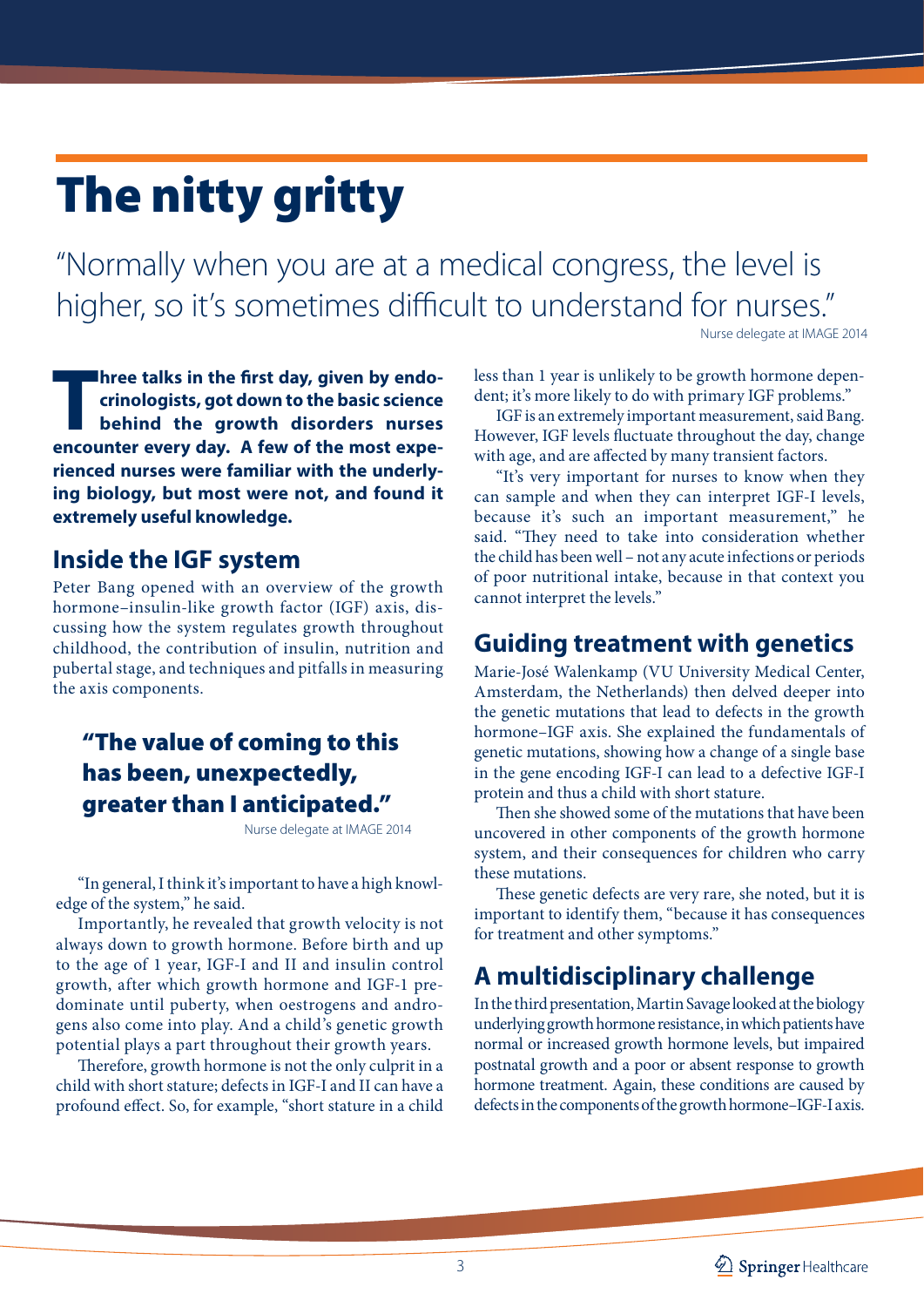### "It's wonderful to spend this amount of time on one aspect of endocrinology. You can really immerse yourself."

Nurse delegate at IMAGE 2014

"You cannot expect the same magnitude of response in the child with Turner syndrome, small for gestational age, etc, as you will get with growth hormone deficiency," said Savage.

But there is a continuum of response, he noted, and pinpointing the exact genetic cause will help to predict the response, if any, to growth hormone. It may also reveal the potential for other treatments that may boost growth; for example, recombinant human IGF-I is successfully used to treat children with short stature and growth hormone resistance due to defects in the growth hormone receptor or other components required to produce sufficient levels of IGF-I.

Even more complicated to treat is growth hormone resistance secondary to chronic diseases such as Crohn's disease and juvenile chronic arthritis, in which the production of inflammatory cytokines interferes with the action of growth hormone. Relative to primary growth hormone resistance caused by genetic defects, secondary growth hormone resistance is a lot more common.

"But these children are not looked after by paediatric endocrinologists," said Savage. "They're looked after by subspecialists – gastroenterologists, etc. And persuading them that their patients may benefit from treatment with either growth hormone or IGF-I is difficult. So that's a real multidisciplinary interactive challenge."



The meeting hosted 44 nurse delegates from 8 countries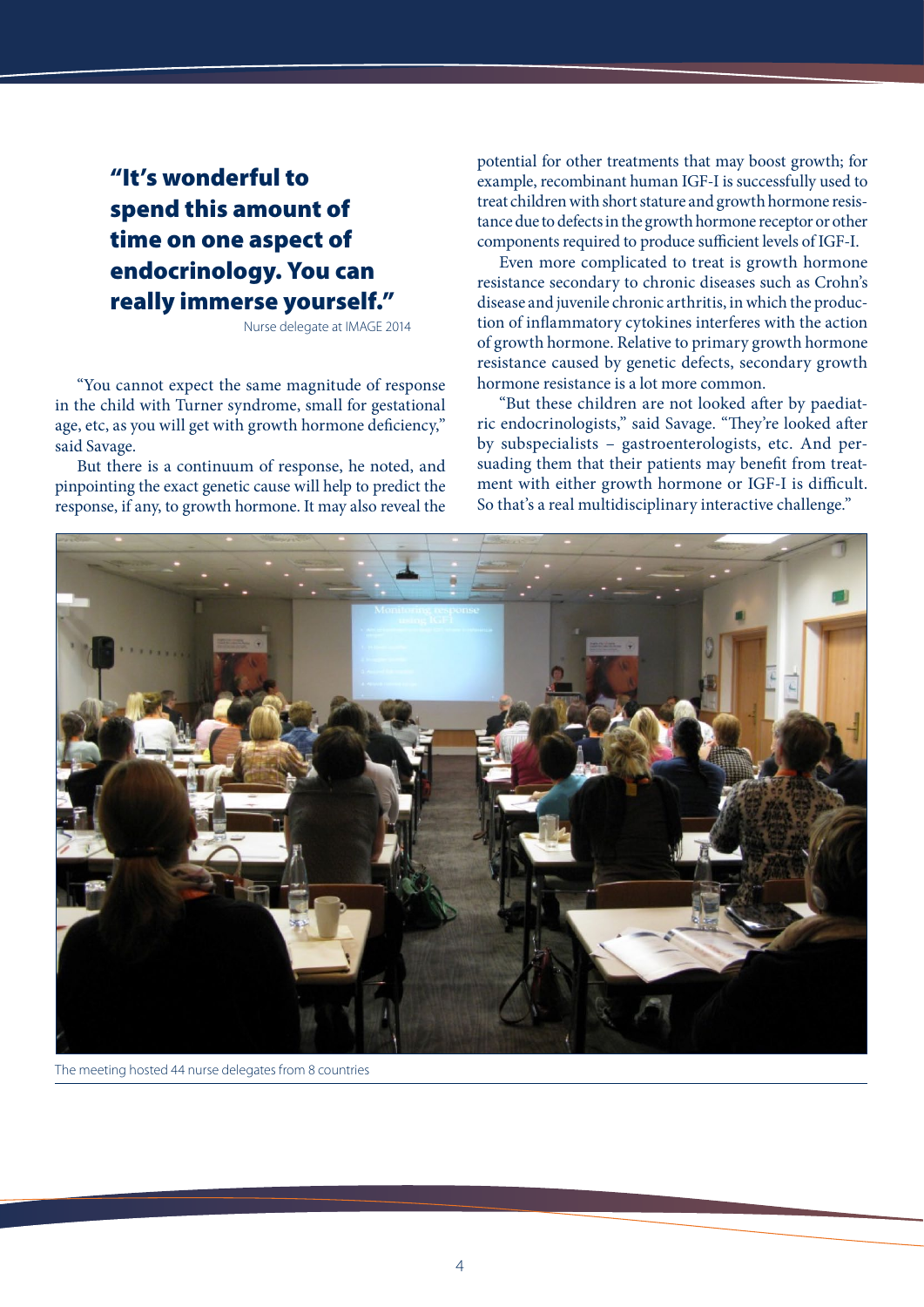# An international affair

"We do it exactly the same… but completely different!"

**O** ne key theme to emerge<br>from the meeting was<br>the rich variation in practice between and even within **from the meeting was the rich variation in practice between, and even within, countries.**

Symposium delegates came primarily from Finland, Sweden, France and Canada, but also from Switzerland, Germany, the Netherlands and the UK. And the situation of paediatric endocrine nurses varied considerably, ranging from the Netherlands, which has just one paediatric endocrine nurse practitioner, to Canada, which has a large number of nurses who further specialise in their particular areas of interest, and whose input is "taken very seriously".

Martin Savage observed: "I was impressed by the confidence of some of the nurses, particularly from Canada, where the role of the nurse practitioner in paediatric endocrinology is established and recognised, and that was very nice to see."

Indeed, the Canadian paediatric endocrinology community has an annual conference, and "the physicians value us so much that they pay for our attendance!" revealed Susan Rybansky (Children's Hospital, London Health Sciences Centre, Ontario, Canada). "This has allowed us to organise ourselves across Canada as paediatric endocrine nurses."

The programme included a number of interactive sessions, in which delegates and Faculty discussed case presentations or issues such as treatment adherence. Many country and cultural differences emerged, from the specific tests ordered in children with short stature to the age and height criteria that must be met before patients can be started on growth hormone.

Speaking after case presentations on treatment response in children who are small for gestational age (SGA), session Chair John Chaplin (Göteborg University, Sweden) said: "It was interesting to see the opinions of people from different countries. We had some differences of opinion about how to treat SGA and whether you should double the dose or increment the doses, and I think it's important that everybody is aware of those issues and aware that there are differences between countries and also within countries and within the clinics."

Rybansky, after chairing a session on treatment response in Turner syndrome, was taken by the trans-Atlantic differences in initiation of oestrogen therapy, with European patients tending to start treatment earlier than the 13 years of age that is usual for Canadian patients.

"To hear that the Europeans begin at our standard beginning dose, which is 0.5 mg daily, they begin by 11 or 12 – certainly 12 they consider late – so that's interesting. And I know what the comments will be around that, they will be: well, what about the effect on growth potential?"

Kate Davies, Meeting Chair



John Chaplin (Göteborg, Sweden) in discussion with Martin Savage (London, UK)



Susan Rybansky (Ontario, Canada) co-chairs a session on "Reponses to growth hormone therapy in GHD"

However, recent research suggests that starting with very low doses of oestrogen from around the age of 8 years – the age at which girls without Turner syndrome begin to produce oestrogen – actually improves growth outcomes and normalises thelarche.

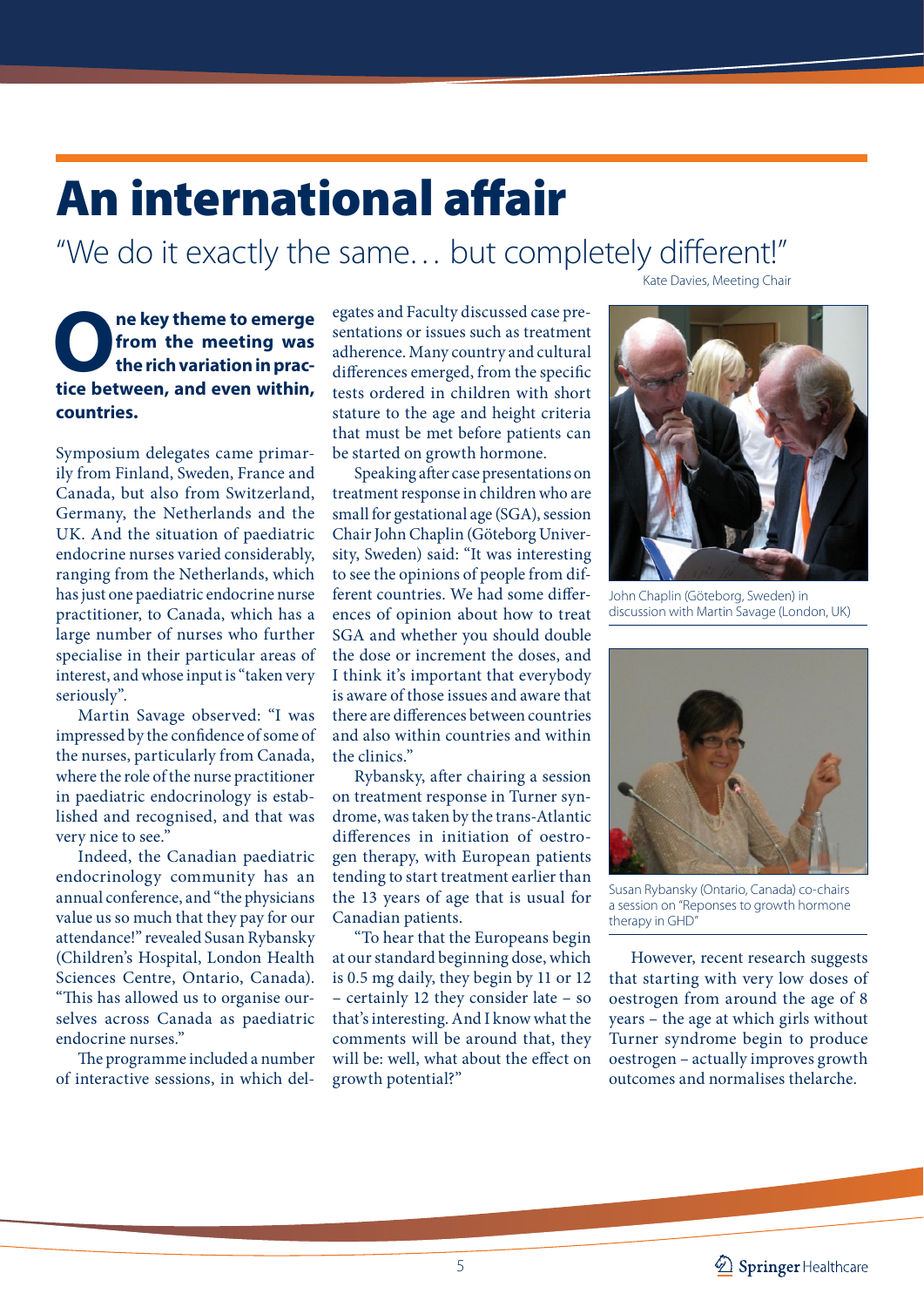### Adherence: a sensitive issue

**There were a number of case presentations and panel discussions on the topic of response to growth hormone tractment and a recurring theme in this area tations and panel discussions on the topic of response to growth hormone treatment, and a recurring theme in this area was adherence: how do nurses distinguish between poor response and poor compliance?** 

Pauline Mussen (Southampton Children's Hospital, UK), who presented a case of a poor response to growth hormone, pointed out that nurse-led clinics, while enhancing hospitalbased practice and care for patients, "have been at the price of liaison and understanding of the home life and the support that they need at home."

Families arrive in the clinic and "present a front", she said, making it hard to identify those who are missing multiple doses.

There are many methods of gauging adherence, ranging from asking patients, to pill counting and in-clinic administration. More recently, devices such as the easypod® (EMD Serono, Germany) have appeared on the market, which simplify administration for patients, as well as providing an accurate record of missed doses and the timing of taken doses.



Faculty member Lee Martin (London, UK) joins in the discussion

Less-than-ideal patient adherence has a proven effect on outcomes, with height velocity standard deviation scores ranging from less than 1 in patients with low adherence to nearly 3 in those with high adherence.

So if it is not identified and addressed, poor patient adherence can lead to unnecessary testing to determine why a patient is failing to respond to treatment. Continuing to prescribe medication that is not taken is a waste of money, but stopping treatment is difficult in a patient who has a demonstrable good response to treatment, but which is compromised by nonadherence.

"It's really hard to stop treatment when it's obvious it works so well," Lee Martin (Royal London Hospital, UK) commented. "It's really hard to have that conversation where you say: 'We are going to stop this treatment'."

Patients give many reasons for missing injections, and there are an even larger number of underlying causes. These, outlined in a presentation by Svante Norgren (Karolinska University Hospital, Stockholm, Sweden), include not realising the consequences of missed doses, dislike of injections, age, socioeconomic and cultural factors, dissatisfaction with the results and long duration of treatment.

The impact of family dysfunction also arose during discussions, and a delegate commented that, to address all these problems, endocrine nurses need to be teachers, psychologists and social workers, as well as nurses.

Family dysfunction, however, can be partly in the eye of the beholder. John Chaplin observed that endocrinologists and endocrine nurses should also address their own issues with adherence. "Families that we may be classifying as 'bad' families – they don't see themselves as bad families, they see themselves as good families. They're not giving an injection because the child doesn't want an injection; they're doing the best thing for the child."

Susan Rybansky noted that "there are ways in which we communicate that facilitate honesty from the patient." She said she gives the patient "permission" to admit to nonadherence, by mentioning that missed doses are very common, and that she asks about adherence while doing other things, such as taking measurements, "so that I'm not putting them on the spot".

Martin Savage noted that there is a "specific training need" to help all nurses to adopt non-confrontational strategies to accurately gauge adherence, and to then work with families in a non-judgemental manner to improve treatment compliance.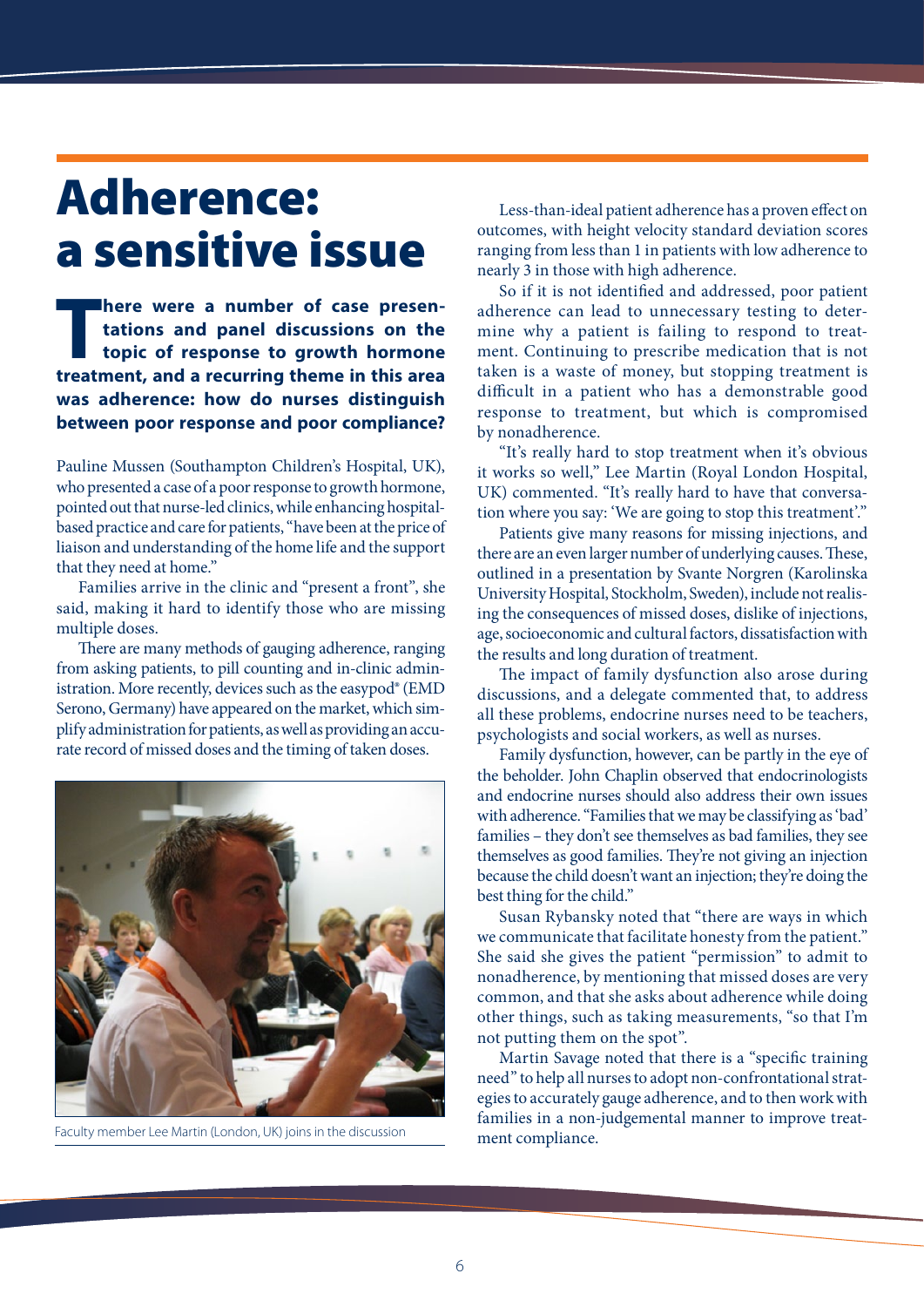## Tackling controversy: when is growth hormone justified?

**I**<br>I<br>Em **n his presentation, Meeting Co-Chair Pierre Chatelain (Université Claude Bernard, Lyon, France) examined the process behind establishing therapeutic need for growth hormone, which besides being used in patients with growth hormone deficiency, is also indicated in several conditions in which patients produce endogenous growth hormone, but respond to treatment nonetheless.**

He stressed the point that growth hormone indication should always be considered on an individual basis; the benefits and efficacy of the treatment vary according to the patient and their particular condition, creating a different risk–benefit ratio in each case.

The medical need for growth hormone may be considered low in many conditions of growth hormone sufficiency, as the drug improves height but otherwise has little effect on health. However, Chatelain noted the psychological issues associated with short stature, and epidemiological evidence linking it to coronary heart disease and suicide.

And then there's the cost of growth hormone: the medical cost of treating patients and the cost to society of not treating them.

"But the practice is that people tend to be happy when they get the growth hormone drug to prescribe," said Chatelain. "And most of the time it's the end of the story when actually it should be the beginning."

Martin Savage further expanded on the theme with a presentation about growth hormone in patients with idiopathic short stature (ISS), a heterogeneous group of patients with a variety of as-yet unidentified causes of short stature. It is, indeed, the diagnosis that remains for children with a height standard deviation score below 2 after all else has been excluded, with conditions to exclude ranging from coeliac disease and Crohn's disease to Noonan syndrome and psychosocial deprivation.



Peter Bang (Linköping, Sweden) asks a question

"… it's a question of the doctor having some degree of humility…"

Martin Savage, Programme Director

Use of growth hormone in ISS patients is a highly divisive subject, with the 2003 approval of the indication by the US Food and Drug Administration, set against the continuing refusal of the European Medicines Agency, creating a trans-Atlantic divide. The indication is also approved in Canada, a fact that did not sit well with several of the Canadian endocrine nurses at the symposium.